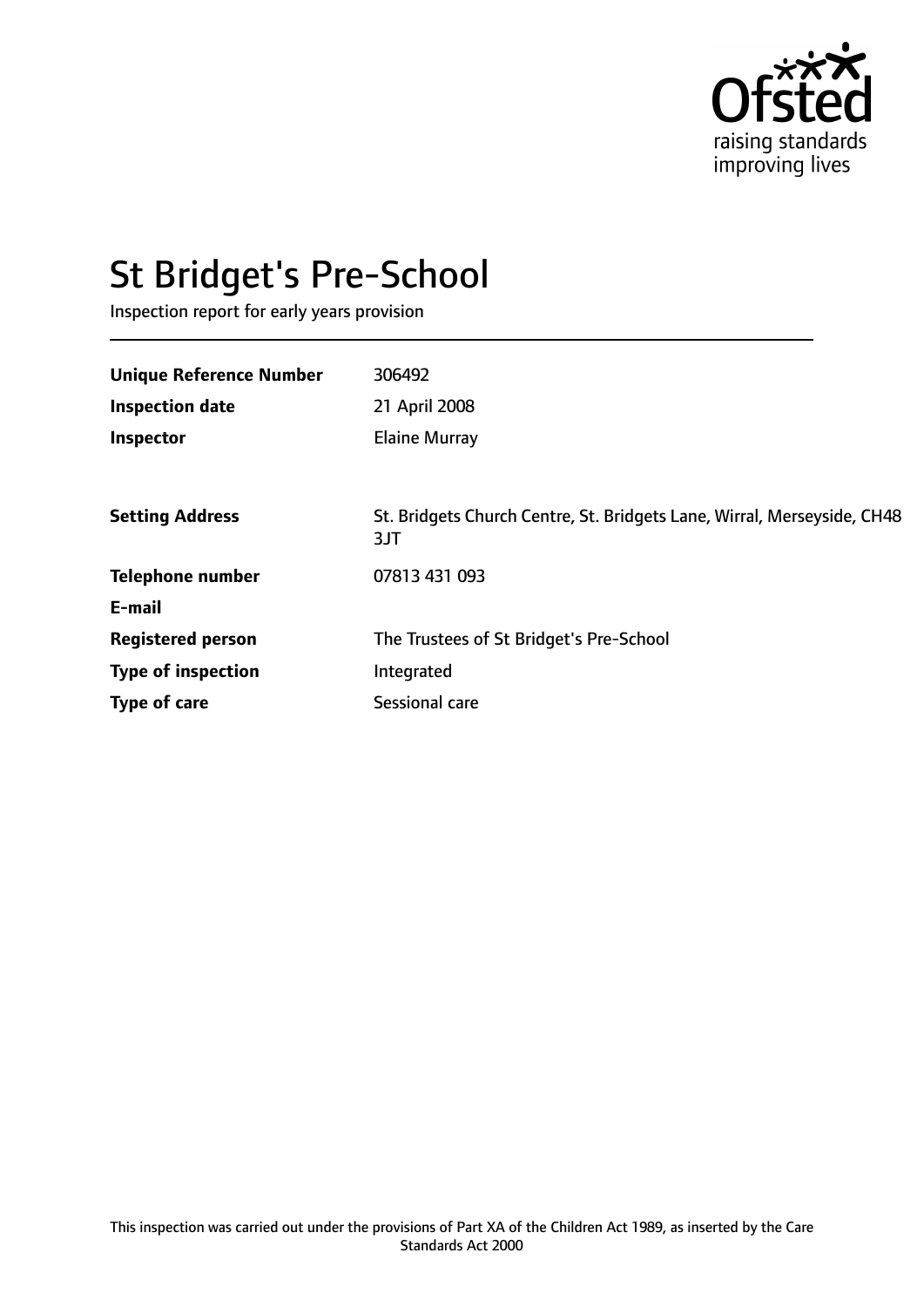#### **ABOUT THIS INSPECTION**

The purpose of this inspection is to assure government, parents and the public of the quality of childcare and, if applicable, of nursery education. The inspection was carried out under Part XA Children Act 1989 as introduced by the Care Standards Act 2000 and, where nursery education is provided, under Schedule 26 of the School Standards and Framework Act 1998.

This report details the main strengths and any areas for improvement identified during the inspection. The judgements included in the report are made in relation to the outcomes for children set out in the Children Act 2004; the National Standards for under 8s day care and childminding; and, where nursery education is provided, the *Curriculum guidance for the foundation stage.*

The report includes information on any complaints about the childcare provision which Ofsted has received since the last inspection or registration or 1 April 2004 whichever is the later.

## **The key inspection judgements and what they mean**

*Outstanding: this aspect of the provision is of exceptionally high quality Good: this aspect of the provision is strong Satisfactory: this aspect of the provision is sound Inadequate: this aspect of the provision is not good enough*

For more information about early years inspections, please see the booklet *Are you ready for your inspection?* which is available from Ofsted's website: *www.ofsted.gov.uk.*

## **THE QUALITY AND STANDARDS OF THE CARE AND NURSERY EDUCATION**

On the basis of the evidence collected on this inspection:

The quality and standards of the care are satisfactory. The registered person meets the National Standards for under 8s day care and childminding.

The quality and standards of the nursery education are satisfactory.

## **WHAT SORT OF SETTING IS IT?**

St Bridget's Pre-School was established in 1992. It is managed by a voluntary management committee, made up of parents of children at the pre-school and members of the local community. The group operates from a church hall within the grounds of St Bridget's Primary School, West Kirby, Wirral. A maximum of 20 children may attend the pre-school at any one time. The group is open Monday, Tuesday and Friday from 09.00 to 12.00, and on Monday and Thursday from 13.30 to 15.15 during school term times. All children share access to a secure enclosed outdoor play area.

There are currently 35 children aged from two to under five years on roll, 26 of whom are in receipt of funding for nursery education. Children come from the local area. The nursery currently supports a number of children who speak English as an additional language.

The pre-school employs five staff. Three staff including the manager hold appropriate early years qualifications.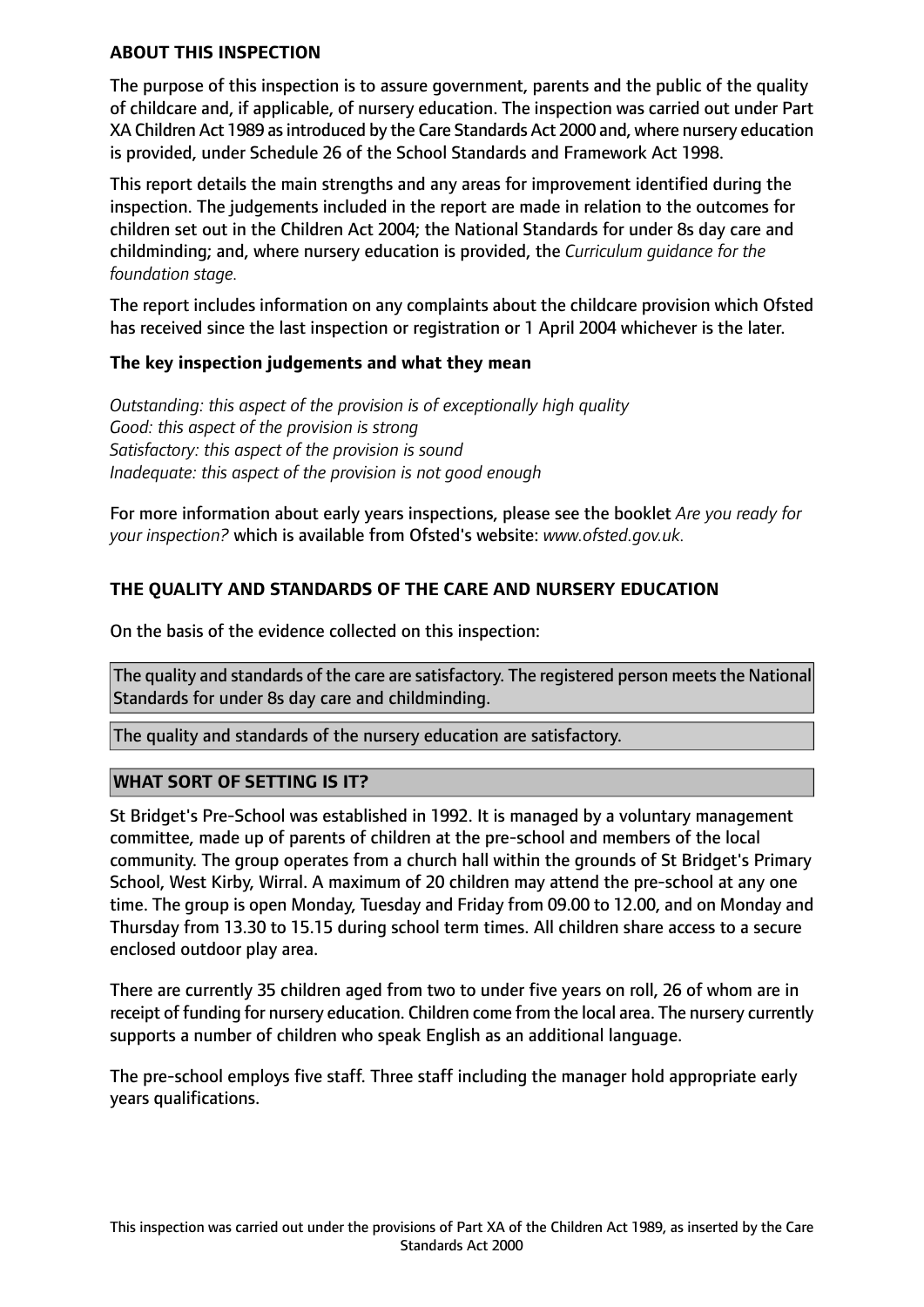## **Helping children to be healthy**

The provision is satisfactory.

Children show an awareness of simple hygiene procedures as they routinely wash their hands before snack and after using the toilet. Staff provide individual flannels for hand drying, which protects children from the risk of cross contamination. The pre-school's clear sickness policy is shared with parents. Staff ensure that parents are called to collect their child if they become ill whilst at the setting. These measures help to protect children's health and guard against the spread of infection. Several staff have up-to-date first aid training, helping to meet children's needs in the event of an accident or emergency.

Staff provide opportunities for children to develop physical skills. Children benefit from weekly visits from a yoga teacher and a music and movement teacher. Children enjoy stretching and using their bodies to move in different ways. However, children have limited chances for outdoor robust physical play.

Children learn about healthy eating as staff provide healthy and nutritious snacks, including fresh fruit. Drinking water is readily available for children at all times, as each child has access to a water bottle labelled with their name. This helps to promote their good health.

## **Protecting children from harm or neglect and helping them stay safe**

The provision is satisfactory.

Children are cared for in an appropriately welcoming environment. Children's art work and photographs of the children are displayed. Staff put out a range of toys and equipment each session which are visible and accessible to the children. This helps to foster children's sense of security and belonging. Space is appropriately used as areas are provided for different purposes, for example, for children to look at books or be involved in activities The range of toys and equipment are suitable for different ages and abilities, meeting children's needs appropriately.

Generally good safety procedures are in place to protect children from hazards and dangers. Staff produce a written risk assessment of the premises, and outdoor area. A daily safety check of the premises is carried out and the outdoor area is checked before use. Children learn to protect their own safety as staff talk to them about why they must not run in pre-school. Children learn to protect themselves in the event of a fire or emergency as they regularly practise the emergency evacuation procedure.

Children are protected as staff have a satisfactory knowledge of the signs and symptoms of child abuse and hold relevant contact numbers. However, the procedure to be followed in the event of an allegation being made against a member of staff or volunteer is not included in the child protection policy.

## **Helping children achieve well and enjoy what they do**

The provision is satisfactory.

Staff establish positive, warm relationships with children, helping them to feel settled and secure. Children are happy and content. Children's attention is drawn to photographs of themselves on display, and staff have used photographs from a recent farm visit to make a book for children to look at. These measures help to affirm children's identity and sense of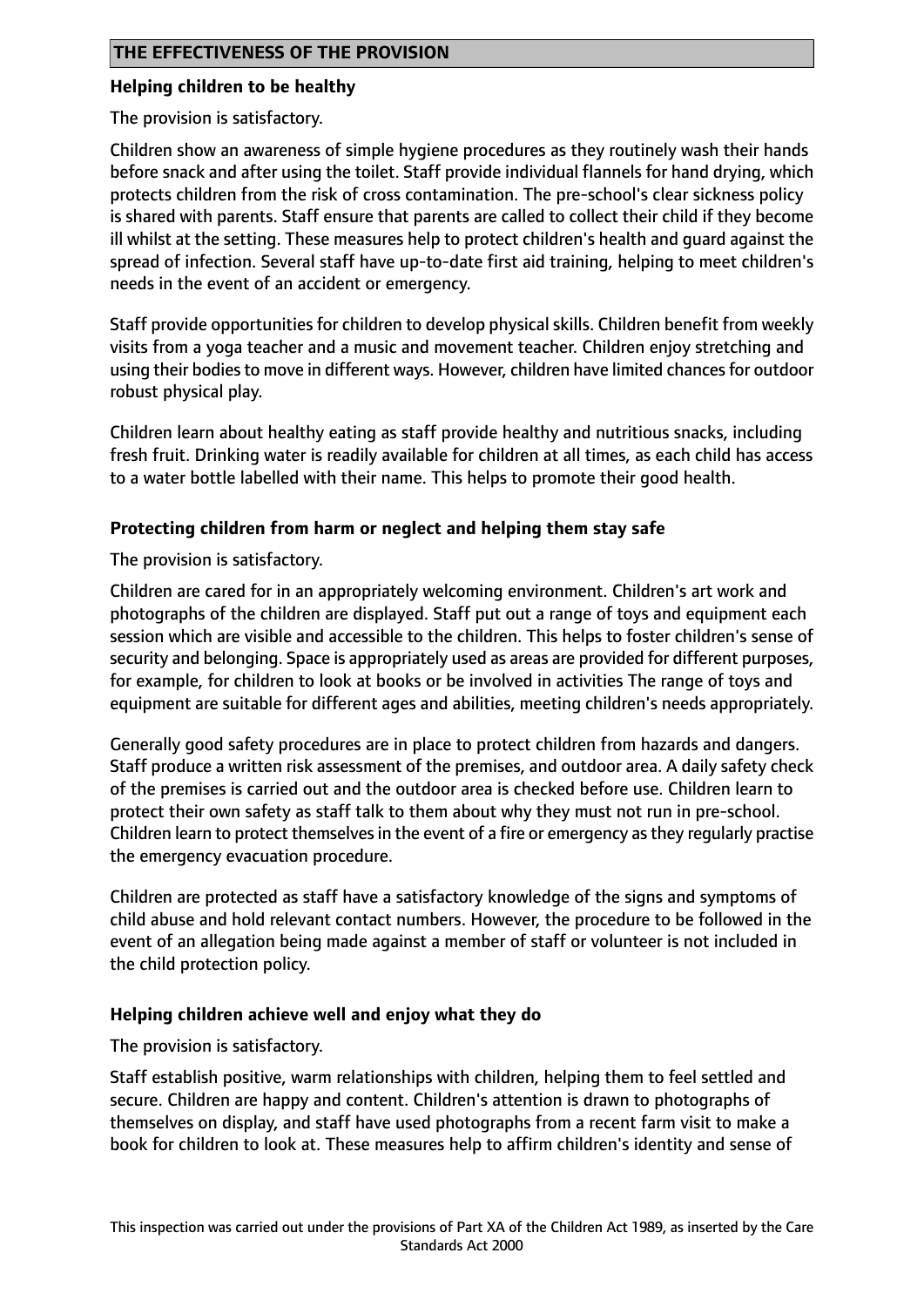belonging. Children enjoy learning to explore and investigate using their senses as they play with water, sand and paint. Children learn to be independent as they confidently tidy up and put their own shoes on and off. Staff follow children's interests in choosing and carrying out tasks, helping to develop children's confidence and self-esteem.

## Nursery education

The quality of teaching and learning is satisfactory. Staff have a generally good knowledge and understanding of the early learning goals and this is reflected in their teaching. Staff plan some interesting and worthwhile topic based activities that relate to the stepping stones. However, planning is not based on staff's knowledge of children's capabilities. This means that activities are not always appropriate for children's needs and lack challenge for older and more able children. Staff involve themselves in children's self-chosen activities to promote learning. For example, they join in with children's role play to develop imagination and extend scenarios. Children benefit from weekly sessions with visiting teachers, who develop children's learning through yoga, baking, music and movement and French. Staff have a satisfactory knowledge of children's capabilities. They are currently reviewing their system of observing and assessing children's learning. However, the present system does not ensure that children's progress in the six areas of learning is effectively monitored.

Children show positive relationships as they share books together. They learn to develop a caring attitude as they take home toy bears belonging to the pre-school overnight, and the following day discuss what they have done and how they have cared for the bear. Children learn to express their ideas as they talk to staff about their families and what they are doing during activities. They recognise their names on cards at snack time and older children learn to write their names. Children enjoy listening to stories and choose books to look at independently. Children show an interest in number. They count the number play dough models they have made and recognise some numbers on a wall display. Children learn to identify simple shapes and use mathematical language as they talk about 'big' and 'small' play dough models they have made. Children learn to observe change as they take part in weekly baking activities and watch seeds grow. They learn to make models using play dough, construction sets and waste materials. Children are becoming confident to use a computer to support their learning. They develop a sense of place through visitors to the pre-school, such as a fire-fighter, and outings to a farm. Children are developing pencil control and skills using scissors and dough cutters. Children show imagination in role play as they respond to an 'emergency' and have to care for sick dolls. They learn to explore sound and sing familiar songs through weekly sessions with a visiting music teacher.

## **Helping children make a positive contribution**

## The provision is satisfactory.

All children are included in the activities provided and have equal access to resources to make their own choices. This helps to promote their self-esteem and sense of belonging. Children are encouraged to contribute to the day to day life of the setting. For example, they take turns to go over to the school with a staff member to collect fruit for snack. At tidy up time they take toys along the corridor to return them to the store cupboard. This helps to develop children's confidence and sense of belonging. Staff establish close links with the neighbouring school, to which most children transfer. Regular visits to school are arranged and the pre-school has visits from the reception class teacher. This helps to promote a positive attitude and children's confidence in making the transition to school.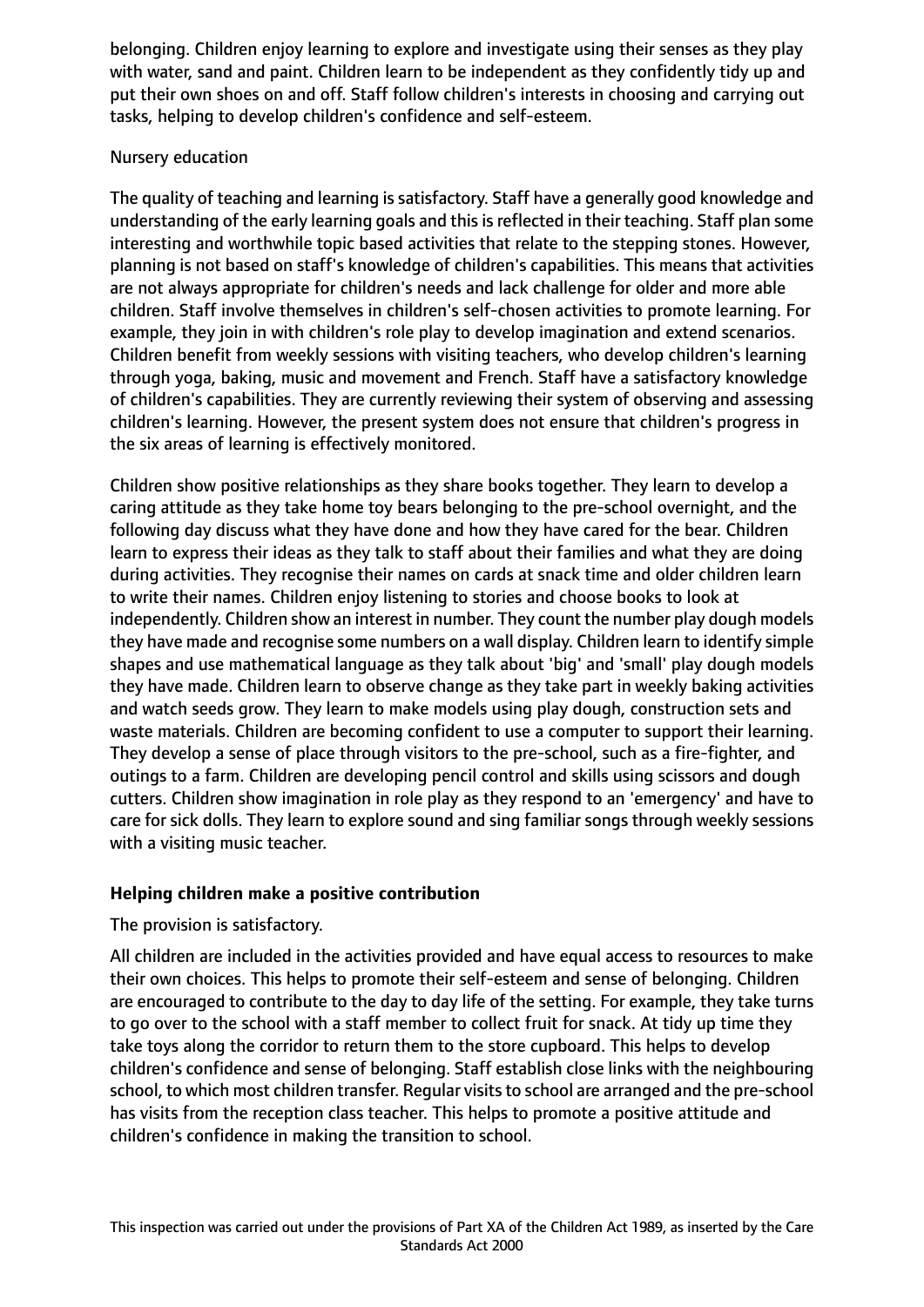Children learn to appreciate and value each others'similarities and differences. Staff encourage parents and children to contribute information about their family, racial and cultural heritage so that children can begin to learn about, for example, food and dress from other countries and cultures. Children develop an awareness of diversity and the wider community through a satisfactory selection of resources and activities that promote positive images. Older children develop an awareness of different cultures and beliefs through topic work relating to festivals, such as Diwali. Children for whom English is an additional language are appropriately included. Children's spiritual, moral, social and cultural development is fostered.

Children generally behave well as most staff have a positive approach. Children are often praised for their efforts and achievements. However, in instances where children lose interest in activities and become boisterous, some staff display a negative approach which is not effective in meeting children's needs. Children are repeatedly reprimanded and are spoken to in a negative way. This has a detrimental impact on children's self-esteem and is not in keeping with the setting's positive behaviour management policy.

The partnership with parents and carers of children receiving nursery education is satisfactory. Parents receive information about the educational provision through the parent's brochure, and half term plans which are on display. They have regular chances to be informed about their children's progress as they are shown assessment profiles. Parents help out at the pre-school on a regular basis, helping them to be involved in and support children's learning. At times, parents are encouraged to be involved in their children's learning by developing aspects at home.

Staff request information about children before a child joinsthe pre-school and obtain parental permissions. This information is used to help meet children's needs appropriately. Information about children's progress is shared informally through talks.

## **Organisation**

The organisation is satisfactory.

Children are cared for in a soundly organised environment. Most staff hold relevant childcare qualifications and this has a positive effect on children's welfare and learning. However, there is no system in place to ensure that the continuing training needs of staff are met, which has a negative effect on the care provided. The managers make appropriate use of regular parent helpers to promote children's learning and to undertake tasks, such as snack preparation to allow staff more time to interact with the children. This has a positive effect on the quality of care and children's learning. Most policies and procedures are appropriately in place, although the behaviour management policy does not contain a reference to bullying. Space and resources are soundly organised to promote children's safety, care and learning. Staff use records appropriately to support the care of children and comply with regulations.

The leadership and management of the nursery education issatisfactory. The manager provides positive direction and staff work appropriately together to promote children's learning. The manager has a generally good awareness of the strengths and weaknesses of the setting. The managers seek and act upon advice from the early year partnership regarding improvements regarding for example, planning. This approach has a positive effect on the quality of children's learning.

Overall, the provision meets the needs of the range of the children for whom it provides.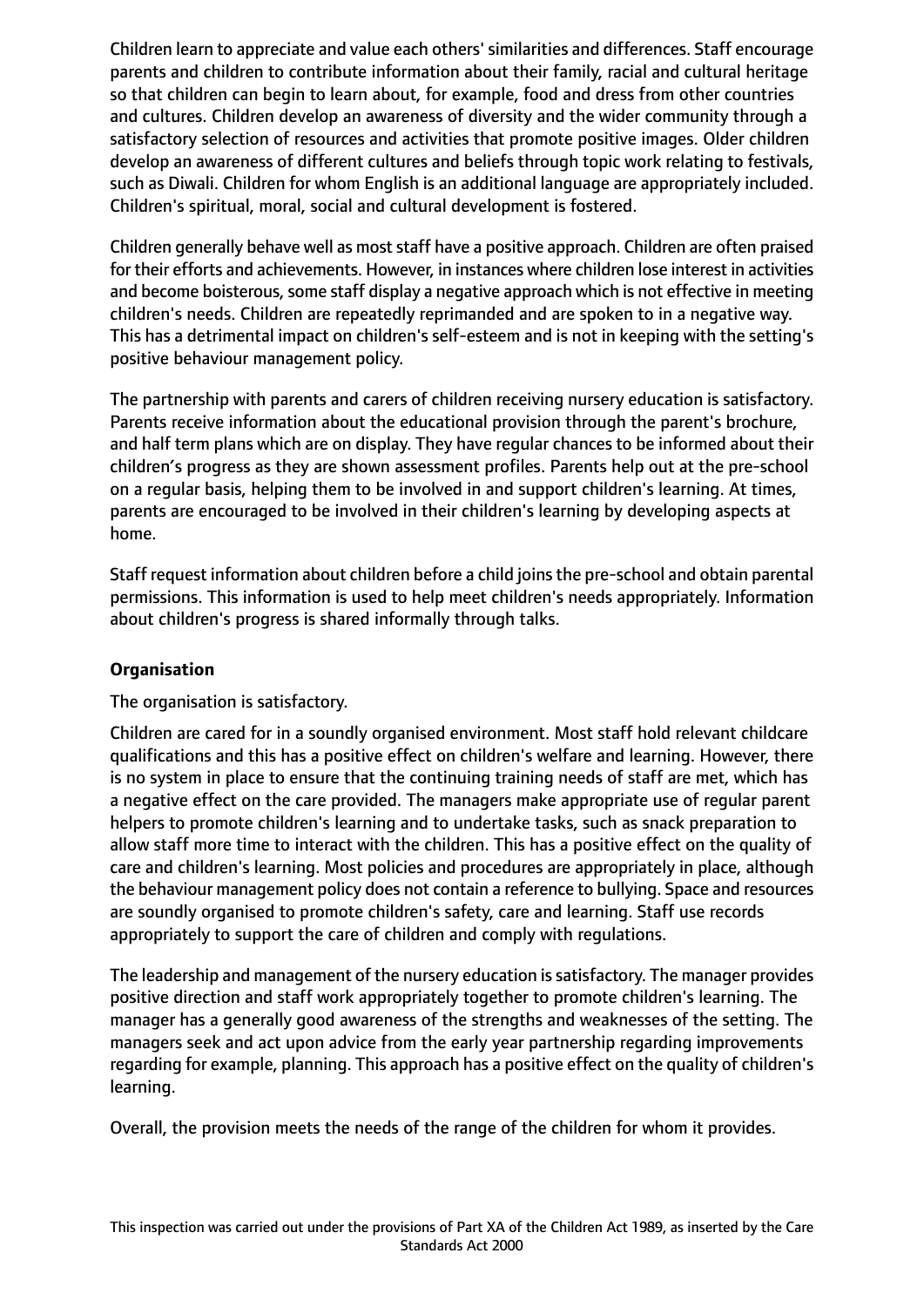## **Improvements since the last inspection**

At the last inspection the setting was required to: request written permission from parents for seeking emergency medical advice or treatment; ensure that children are encouraged in hygienic procedures with regard to hand washing and drying and that fresh drinking water is available to children at all times; develop knowledge and understanding of legislation relating to the procedure for dealing with complaints and establish a record of complaints. These recommendations have been met with positive effect on children'ssafety, welfare and learning.

The setting was also required to develop the system for assessing and recording children's learning and make use of assessments of children's learning to plan the next steps. The setting is taking advice from the early years partnership regarding these areas for improvement and they remain as areas for development.

## **Complaints since the last inspection**

Since the last inspection there have been no complaints made to Ofsted that required the provider or Ofsted to take any action in order to meet the National Standards.

The provider is required to keep a record of complaints made by parents, which they can see on request. The complaints record may contain complaints other than those made to Ofsted.

# **THE QUALITY AND STANDARDS OF THE CARE AND NURSERY EDUCATION**

On the basis of the evidence collected on this inspection:

The quality and standards of the care are satisfactory. The registered person meets the National Standards for under 8s day care and childminding.

## The quality and standards of the nursery education are satisfactory.

# **WHAT MUST BE DONE TO SECURE FUTURE IMPROVEMENT?**

## **The quality and standards of the care**

To improve the quality and standards of care further the registered person should take account of the following recommendation(s):

- provide more chances for children to enjoy robust physical play and fresh air
- •ensure that all staff have a consistently positive approach to behaviour management, and that the written policy includes reference to bullying
- •ensure that the child protection policy includes the procedure to be followed in the event of an allegation being made against a member of staff or volunteer
- develop a system to show how the continuing training needs of staff will be met.

# **The quality and standards of the nursery education**

To improve the quality and standards of nursery education further the registered person should take account of the following recommendation(s):

• develop planning to ensure that activities are adapted to provide challenge for older and more able children